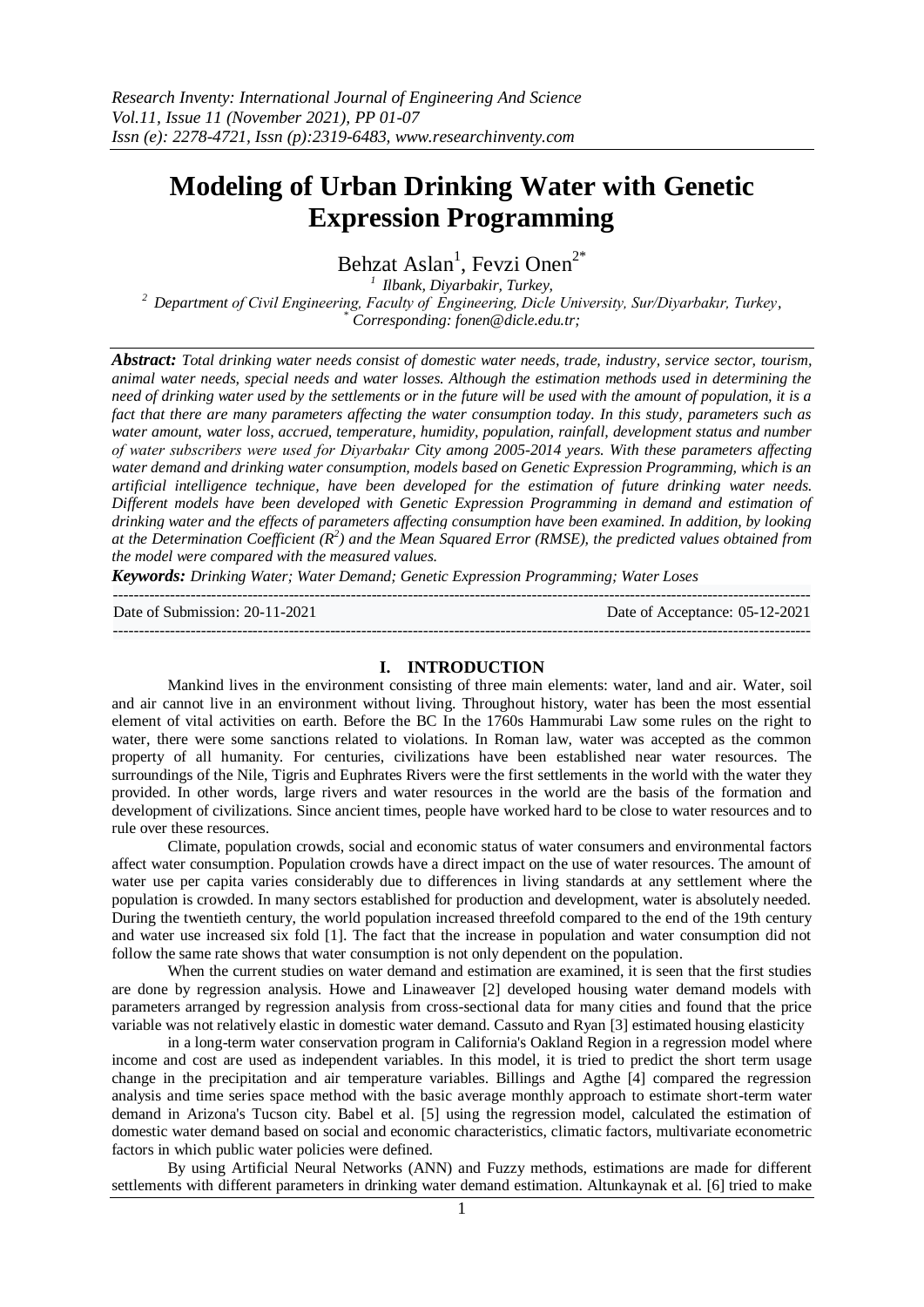Istanbul's Water Consumption Prediction by fuzzy logic method. In this study, it is tried to create the estimated water usage values in the following months by using the previous three month water consumption values. In the estimation of the need for drinking water is inadequate in population impact, besides this parameter, Gross Domestic Product (GDP), temperature, precipitation, humidity, average domestic water bill, households, such as the effect of parameters of the province of Izmir province by determining the effect of drinking water tried to do. Adamowski [7] tried to estimate the daily maximum water consumption of Ottawa, Canada using MLR, time-series analysis and ANN methods. Firat, et al. [8] evaluated artificial eural network techniques for municipal water consumption modeling. Ajbar and Ali [9] estimate the amount of water demand of the City of Mecca using the Artificial Neural Networks Method. Since the demand for drinking water is changing depending on the geographic, climatic and sudden changing population, the city of Mecca reveals a situation where water demand varies considerably both in terms of being dry and with a growing population at certain times of the year based on religious tourism. In this study, water forecasts were made for the city of Mecca monthly and yearly by using household income, settlement density, population density and highest temperature parameters. The parameters used in this model study with Artificial Neural Networks are expressed as follows:  $q=f(I, H, T, V)$ . Where, q refers to the total annual water use, I annual income, H households, T monthly average temperature and V visitor numbers. Akdağ [10] presented a study on Estimation and Comparative Analysis of Urban Drinking Water Analysis using ANN, Support Vector Machines and Box-Jenkins Methods.

While drinking water projects are carried out in cities, districts and towns, estimation of drinking water is estimated by population estimation methods according to future populations of cities. However, there are many parameters that affect drinking water usage. Many factors ranging from geography to climate, from demographic structure to spatial type, from development to industry can affect drinking water consumption. Considering the effects of all these factors on drinking and using water, the estimation of the need for drinking water should not be evaluated according to the population. Therefore, in this study, data from the climate to the development level and from the water use in the past years to the amount of water losses have been used. Different models have been created with the GEP in the demand and estimation of Diyarbakır City Center and the effects of the parameters affecting the consumption have been examined.

# **II. MATERIAL AND METHOD**

# **2.1 Properties of drinking water system of Diyarbakır**

Nowadays, Diyarbakır drinking water is supplied from two points. One of them is Hamravat drinking water. The other one is the drinking water brought from the Dicle Dam with the transmission line. Population centers of Diyarbakir Metropolitan Municipality in Turkey exceed one million people. The total length of the water supply network is 1201 km. The network, which was built by Iller Bank, was transferred to DİSKİ (Diyarbakır Water and Sewerage Administration) in 2001. Water distribution network consists of 8 different regions. The raw water supplied from the Dicle dam comes to the treatment plant after approximately 35 km long pump line. After these processes are completed, the water transferred to the water tanks is distributed to the grid without pump. Table 1 shows the amount of water, water consumption and water loss occurring in Diyarbakır city center between 2007 and 2015. These losses occur in two ways, physical and administrative. In physical losses, leakages, faults and storage overflows in the network are effective. This type of loss can be exemplified by the fact that the network is old; operating pressure is high, and technically difficult to detect leakage. Administrative losses are referred to as illegal use and non-accrued losses. Examples of this type of loss are lost counters, losses due to fire hydrants, losses due to illegal connections and losses due to errors in data records.

| Years | Population | <b>Water Production</b><br>(m <sup>3</sup> /year) | <b>Water Consumption</b><br>(m <sup>3</sup> /year) | <b>Water Loss</b><br>(m <sup>3</sup> /year) | Losses<br>% |
|-------|------------|---------------------------------------------------|----------------------------------------------------|---------------------------------------------|-------------|
| 2007  | 717986     | 59 625 000                                        | 26 721 105                                         | 32 903 895                                  | 55          |
| 2008  | 733888     | 56 582 000                                        | 26 654 873                                         | 29 927 127                                  | 53          |
| 2009  | 768450     | 60 175 971                                        | 28 781 083                                         | 31 394 888                                  | 52          |
| 2010  | 777 593    | 64 018 662                                        | 27 273 512                                         | 36 745 150                                  | 57          |
| 2011  | 806 667    | 64 635 899                                        | 28 795 827                                         | 35 840 072                                  | 55          |
| 2012  | 822 546    | 67 403 821                                        | 30 094 549                                         | 37 309 272                                  | 55          |
| 2013  | 841762     | 72 224 265                                        | 30 586 858                                         | 41 637 407                                  | 57          |
| 2014  | 872 463    | 73 978 520                                        | 32 311 068                                         | 41 667 452                                  | 56          |
| 2015  | 887348     | 76 381 010                                        | 34 269 666                                         | 42 111 344                                  | 55          |

**Table1. Diyarbakır city annual water statistics report** (DISKI)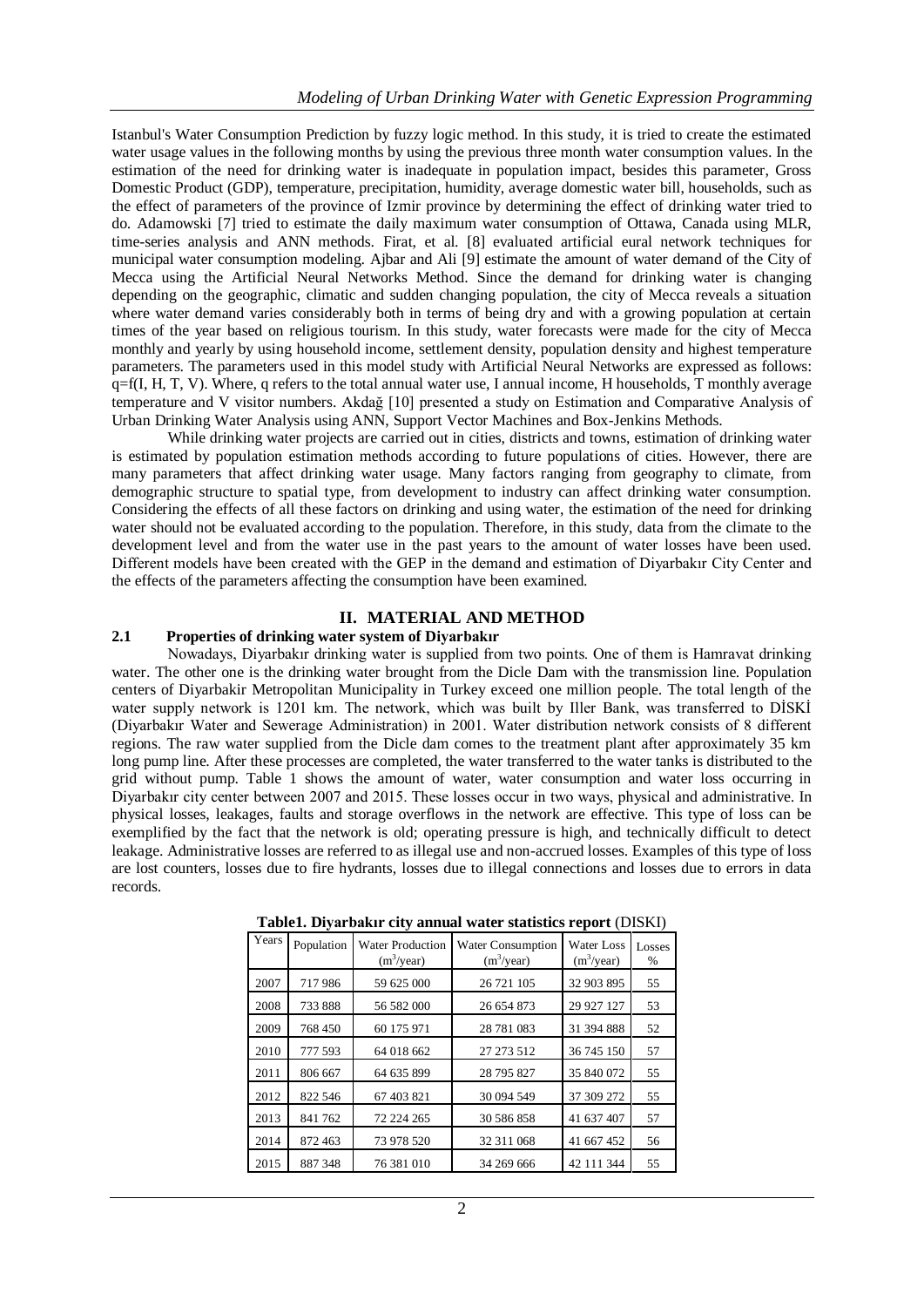# **2.2 Data used in the Study**

Water demand is affected by various parameters such as population, employment, economic cycles, technology, weather, climate, price and so on. The effects of parameters such as local population growth, global warming, change in the amount of urban green space, industrial development and change in living standards increase the consumption [11].

Numerous parameters affecting water demand directly and indirectly are shown in Fig. The factors include: water usage practices, water using equipment, demographics and land use, climate, water supply system, and source substitution.



In this study, population, drinking water subscriber number, temperature, precipitation, humidity, water loss in the network, development status of the gross domestic product (GDP), accrual and amount of water supplied to the grid are used for estimation of drinking water requirement of Diyarbakır city. Between the years 2005-2014, population centers values of Diyarbakir in Turkey were obtained from the statistical institute. In this study, subscriber numbers, water usage, water losses and the amount of water supplied to the network were obtained from Diyarbakır Water and Sewerage Administration for Diyarbakır city center between the years 2005-2014. Average temperatures, average rainfall and average relative humidity values were obtained from Diyarbakır Meteorology Region Directorate between the years 2005-2014. In addition, Gross domestic product values were obtained from Turkey Statistical Institute between the years 2005-2014.

The main purpose of this study is to determine the parameters that make up and affect the drinking water consumption of Diyarbakır, to create different models by Genetic Expression Programming (GEP) method. The total estimated amount of drinking water  $(Q_T)$  was compared with the measured values  $\mathbb{R}^2$  and RMSE were used for the performance of the models.

## **2.3 Genetic Expression Programing (GEP)**

The GEP approach is an algorithm based on genetic programming (GP) and genetic algorithms (GA). Computer program is developed which is encoded in linear chromosomes in fixed length. The GEP approach is a research model that includes computer program as mathematical expression, decision tree, and logical expression. There is a marked difference between GP and GEP approaches. In GP, individual is non-linear entities, introduced in different dimensions and shapes, as a parse trees; whereas the individuals in the GEP are also nonlinear entities in various dimensions and forms, also known as expression trees [13].

Chromosome and expression tree (ET) are the two main elements of GEP. Chromosomes can be composed of one or more germs that represent a mathematical expression. These genetic mathematical codes are specified in two different lines, the language of gene and expression tree (ET), which is called the Karva Language. GEP genes are consisting of two parts, the head and tail name. The head contains some mathematical operators, variables and constants.

In this model the monthly period between 2005-2014, drinking water data (d0) A, population data (d1) P, drinking water subscriber numbers (d2) S, temperature data (d3) T, rainfall data (d4) R, humidity data (d5) H,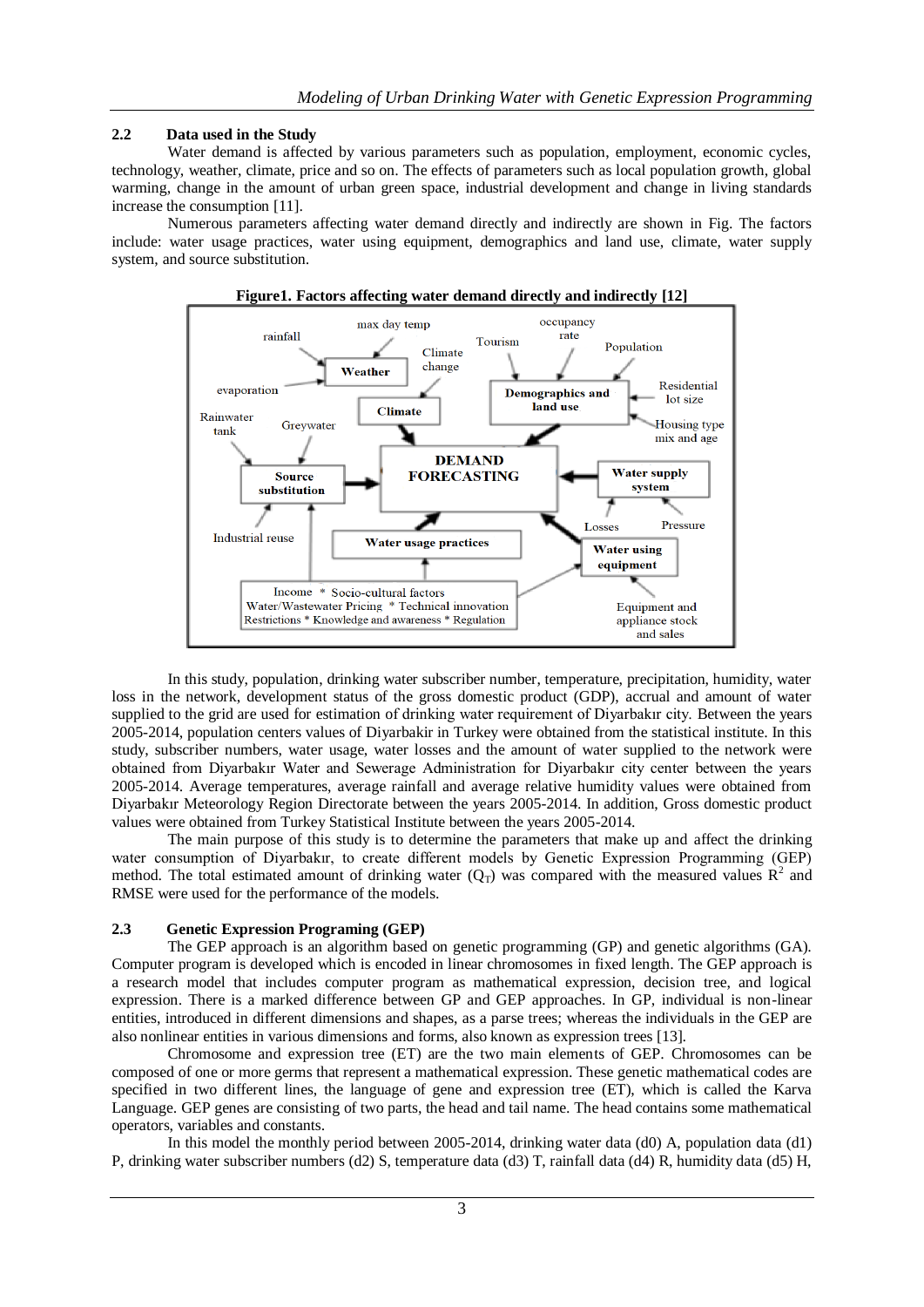water loss data (d6)  $Q_L$ , GDP per capita for Diyarbakır (income) (d7) D are shown as input parameters. In the period of 2005-2014, total amount of drinking water supplied to the grid (D.V.) and  $Q_T$  is the output parameter. In the creation of the GEP Model, the equation showing the independent variables affecting drinking water consumption is given below.

$$
Q_T = f \text{on } (A, P, S, T, R, H, Q_L, D) \tag{1}
$$

where, A Drinking water accrue, P Population, S House subscriber number, T Temperature, R Rainfall, H Moisture,  $Q_L$  Water losses, D per capita GDP and  $Q_T$  Total drinking water amounts for Diyarbakır. The development of approaches GEP involves five steps, and the first step is the selection of the fitness function, f<sub>i</sub>. For this problem, an individual program i suitability measured by the following expression:

$$
f_i = \sum_{j=1}^{c_i} (M - \left| C_{(i,j)} - T_j \right|)
$$
 (2)

where *M*=selection interval; *C*  $_{(i, j)}$  =value returned by the individual chromosome *i* for fitness case *j*; and *T*<sub>i</sub>=target value for fitness case *j*. In the second stage, the terminals  $T_i$  set and function *f* group are selected to produce chromosomes. In the problem, the terminal set explicitly accounts for the independent variables,  $Q_T=f$ (A, P, S, T, R, H, QL, D). Although the selection of the fitness function set is not so clear, a good prediction can be made to include all necessary functions. In this case, the four main operators  $(+, -, *, \wedge)$  and some basic mathematical expressions  $(1/x, x^{1/2}, x^{1/3}, x^2, x^3)$  are utilized. Third stage is to structure the chromosome architecture, the head size and the number of genes. The fourth main step is to select the link function. Finally, the fifth big step is to choose the set of genetic operators that cause variations and proportions. Other details of the GEP modeling structure are expressed in the literature [14, 15]. This is a big step, chromosomal architecture, ie the head size and to choose the number of genes. After several attempts, the head size is 8 and the number of genes is 3 to get the best result for GEP models. The Linking function is selected as the multiplication function. Finally, a set of genetic operators have been used as a set of genetic operators.

## **2.4 Creation of GEP Model**

In this study, ten years (120) data of eight independent parameters were used to construct GEP model. A total of 120 data, 80% (96) was used for training purposes and 20% (24) was used for testing purposes. Training data (96) was first used to construct the model. Other 24 data models were used to test [16]. In the model studies, firstly three different models were formed for different genes considering all parameters. Thus, it was tried to determine the suitability of the proposed GEP models in the case of different genes.

The model 1 (one Gen) was developed for the 8 input GEP formulations and the Expression Tree (ET) was obtained. For the training set,  $R^2 = 0.93$ , RMSE = 2.64E+0.5 and for the test set  $R^2 = 0.905$ , RMSE=3.26E+0.5 was obtained. The equation obtained for Model 1:

 $(((d[3]+d[3]) * d[7]) + (d[6]+d[1])) + ((d[7] * d[3]) + (d[2]+d[1]))$  (3) where: the constants in the formulation are  $G1C0=9.90$  and  $G1C1=-6.31$ . The real variables in the GEP formulation are  $d[1]=P$ ,  $d[2]=S$ ,  $d[3]=T$ ,  $d[6]=Q<sub>L</sub>$ ,  $d[7]=D$ . The final values of the equation after the

corresponding values are left:

 $Q_T = (2T^*D+QL+P) + (D^*T+S+P)$  (4)

In this model  $Q_T$ =Total drinking water amounts for Diyarbakır was effected by parameters such as T=Temperature, D=per capita GDP,  $Q_L$ =Water losses, P=Population, S=House subscriber number. This equation contains five independent variables.

The equation obtained by simplifying the equation (6) above:

 $Q_T = 3T^*D + Q_L + 2P + S$  (5)

This equation contains five independent variables in total. The program eliminated these variables because the effect of other variables was low (Accrued / A, Rainfall / R, Humidity / H).

The model 2 (two Genes) was developed for the 8 input GEP formulations and the Expression Tree (ET) was obtained. For the training set,  $R^2 = 0.952$ , RMSE = 2.13E+0.5 and for the test set  $R^2 = 0.907$ , RMSE=3.44E+0.5 was obtained. The equation obtained for Model 2:

sqrt(sqrt(sqrt(((d[0]/sqrt(G1C1))+d[0]))))\*((((d[5]\*d[4])\*d[3])+(d[1]+d[6]))+((d[5]/G2C1)\*pow(d[3],3))); (6) where: the constants in the formulation are  $G1C0 = 6.08$ ,  $G1C1 = 5.78$ ,  $G2C0 = 9.96$ ,  $G2C1 = 1.82$ . The real variables in the GEP formulation are d[0]=A, d[1]=P, d[3]=T, d[4]=R, d[5]=H, d[6]=Q<sub>L</sub>. The final values of the equation after the corresponding values are left:

 $Q_T = (A/(5.78)^{1/2} + A)^{1/8} * (H * R * T + P + Q_L + (H/1.82 * T^3))$  $(7)$ 

The equation obtained by simplifying the equation (9) above:  $))$  (8)

 $Q_T = (1.417A)^{1/8} * (H * T + P + Q_L + (H/1.82 * T^3))$ 

This equation contains five independent variables in total. The program eliminated these variables because the effect of other variables was low (Development / D, House subscriber number / S).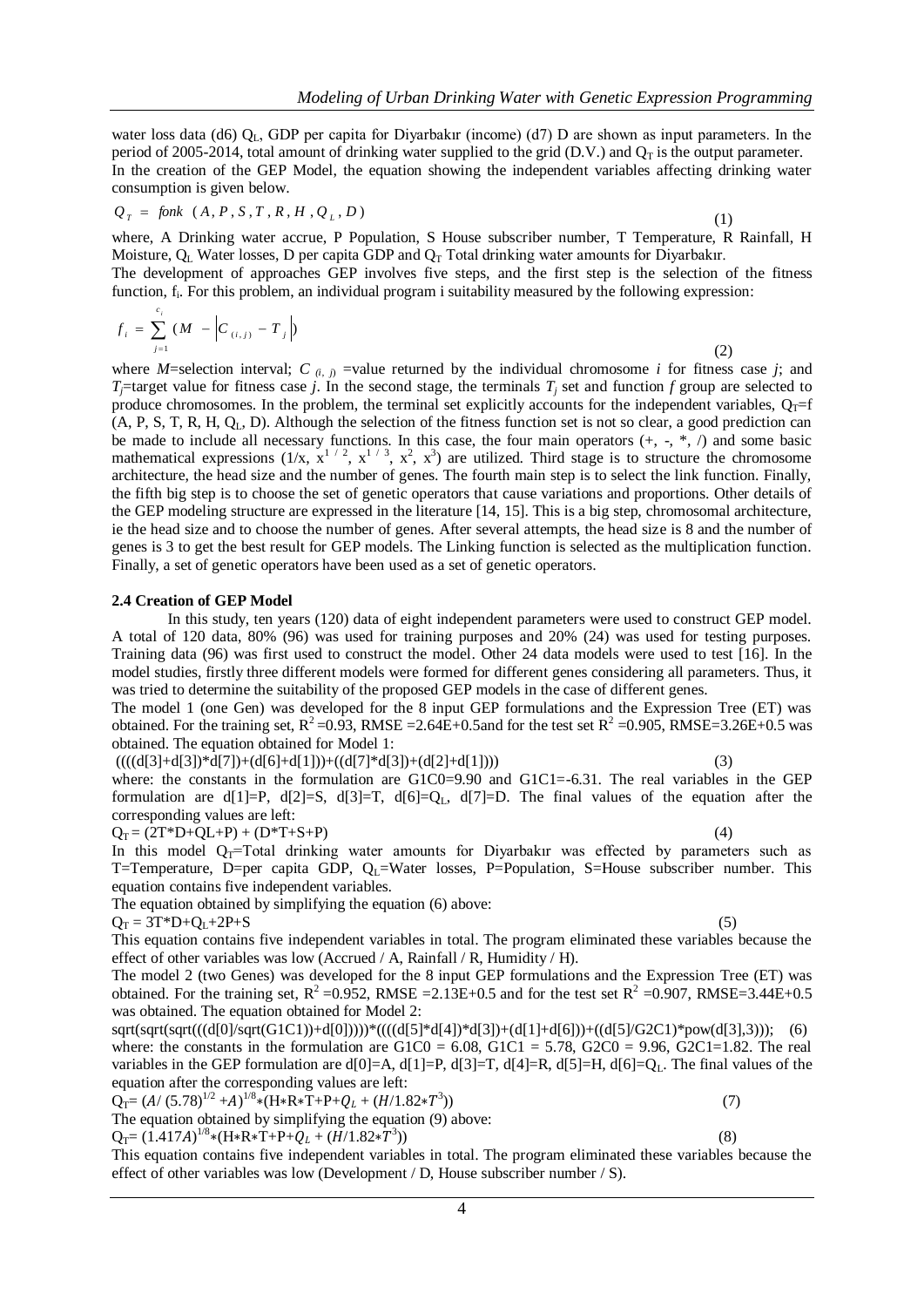The model 3 (three Genes) was developed for the 8 input GEP formulations and the Expression Tree (ET) was obtained. For the training set,  $R^2 = 0.982$ , RMSE =1.23E+0.5 and for the test set  $R^2 = 0.947$ , RMSE =2.52E+0.5 was obtained. Fig. 3 shows the ET of the formulation which actually is:

pow(((d[0]/d[7])\*sqrt(((d[1]+d[1])+d[1]))),(1/3))\*sqrt(pow(pow((((G2C0/d[5])-G2C1)+d[0]),(1/3)),(1/3))) \*(((d[1]-(d[7]\*G3C1))+((d[6]-d[5])-d[2]))+d[1]), (9)

where: the constants in the formulation are G1C0=2.61, G1C1=2.547, G2C0=9.92, G2C1=0.273, G3C0=8.55 and G3C1=4.83. The real variables in the GEP formulation are  $d[0]=A$ ,  $d[1]=P$ ,  $d[2]=S$ ,  $d[3]=T$ ,  $d[4]=R$ ,  $d[5]=H, d[6]=Q<sub>L</sub>, d[7]=D$ . The final values of the equation after the corresponding values are left:

$$
Q_T = (\sqrt[3]{\frac{A}{D} + \sqrt{3P}}) * (\sqrt[18]{\frac{9.92}{H} - 0.273 + A}) * (2P - 4.83D + Q_L - H - S)
$$
(10)

In this model  $Q_T$ =Total drinking water amounts for Diyarbakır was effected by parameters such as A=Drinking Water Accrued, P=Population, S=House subscriber number, T=Temperature, R=Rainfall, H=Moisture,  $Q_L$ =Water losses, D=per capita GDP. This equation contains seven independent variables. It is seen that seven variables are effective in this equation.

#### **Figure 2. Expression tree (ET) for the proposed GEP formulation**



It is calculated as  $R^2$ =0.982 for the training set in Fig. 3. In Fig. 4, the test (validation) set is calculated as  $R^2$ =0.947. When the models for different amplitudes are examined, it is seen that the three genes model gives better results than the one and two genes models. As shown in Fig. 3 and Fig. 4, the graphs of the estimated values obtained and measured in the model are close to each other. This indicates that the GEP Model contains values close to the measured data.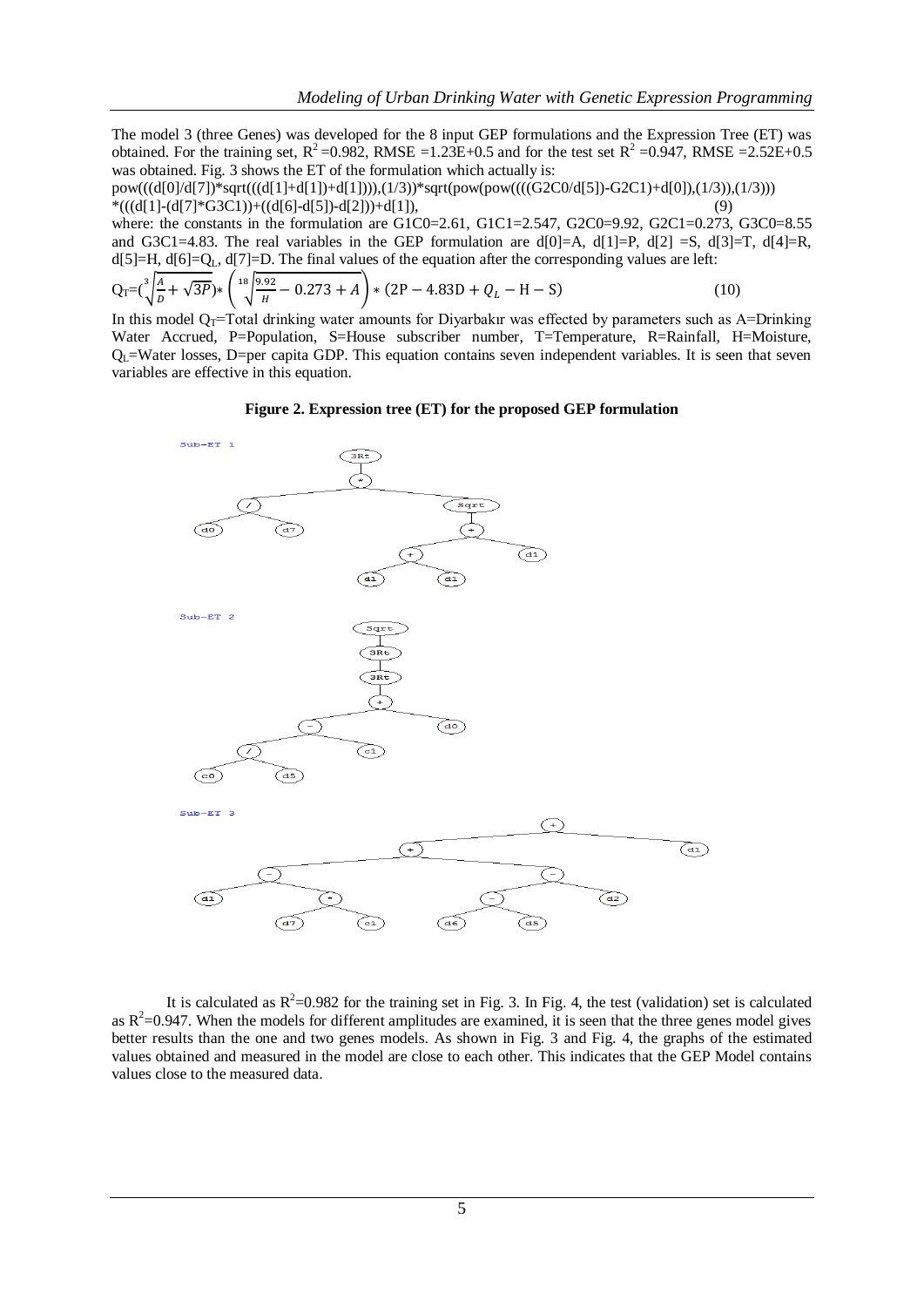

**Figure3. Gep estimations of Q<sup>t</sup> versus measured ones for train set (Model 3)**

**Figure 4. GEP estimations of Q<sup>t</sup> versus measured ones for test set (Model 3)**



## **III. RESULTS AND DISCUSSION**

As seen in Table 2, 3 models with different gens of 8 input parameters have been developed. The training set,  $R^2$ =0.93, RMSE=2.64E+0.5 and the test set  $R^2$ =0.905, RMSE=3.26E+0.5 was obtained for Model 1. The training set,  $R^2$ =0.952, RMSE =2.13E+0.5 and the test set  $R^2$ =0.907, RMSE=3.44E+0.5 was obtained for Model 2. The training set,  $R^2 = 0.982$ , RMSE=1.23E+0.5 and the test set  $R^2 = 0.947$ , RMSE =2.52E+0.5 was obtained for Model 3. As it can be seen from the models the performance of the model increases with the increase in the number of genes with the constant input parameters. According to Model 1 and Model 2, in the model 3 (three genes), both high  $R^2$  and small RMSE values were obtained in both training and test (0.982, 1.23E+0.5 and 0.947, 2.52E+0.5).

|  | Table2. Statistical performance of GEP with different genes |  |
|--|-------------------------------------------------------------|--|
|--|-------------------------------------------------------------|--|

|              |                                     |     | <b>TRAINING</b> |               | <b>TEST</b>    |             |
|--------------|-------------------------------------|-----|-----------------|---------------|----------------|-------------|
| <b>MODEL</b> | <b>MODEL TYPE</b>                   | Gen | D4              | <b>RMSE</b>   | $\mathbf{R}^2$ | <b>RMSE</b> |
|              | $Q_T = F(A, P, S, T, R, H, Q_L, D)$ |     | 0.930           | $2.64E + 0.5$ | 0.905          | $3.26E+0.5$ |
|              | $Q_T = F(A, P, S, T, R, H, Q_L, D)$ |     | 0.952           | $2.13E+0.5$   | 0.907          | $3.44E+0.5$ |
|              | $Q_T = F(A, P, S, T, R, H, Q_L, D)$ |     | 0.982           | $1.23E + 0.5$ | 0.947          | $2.52E+0.5$ |

# **IV. CONCLUSIONS**

In this study, an Artificial Intelligence (AI) technique, Genetic Expression Programming (GEP) was used to mathematically model the parameters that may affect drinking water consumption. In the models formed within the scope of data that may affect drinking water consumption of Diyarbakır city, ten years data have been used between 2005-2014 years.

Various models with different parameters were developed in the study. In models 1, 2 and 3; Drinking water accrued, Population, House subscriber number, Temperature, Rainfall, Moisture, Water losses, per capita